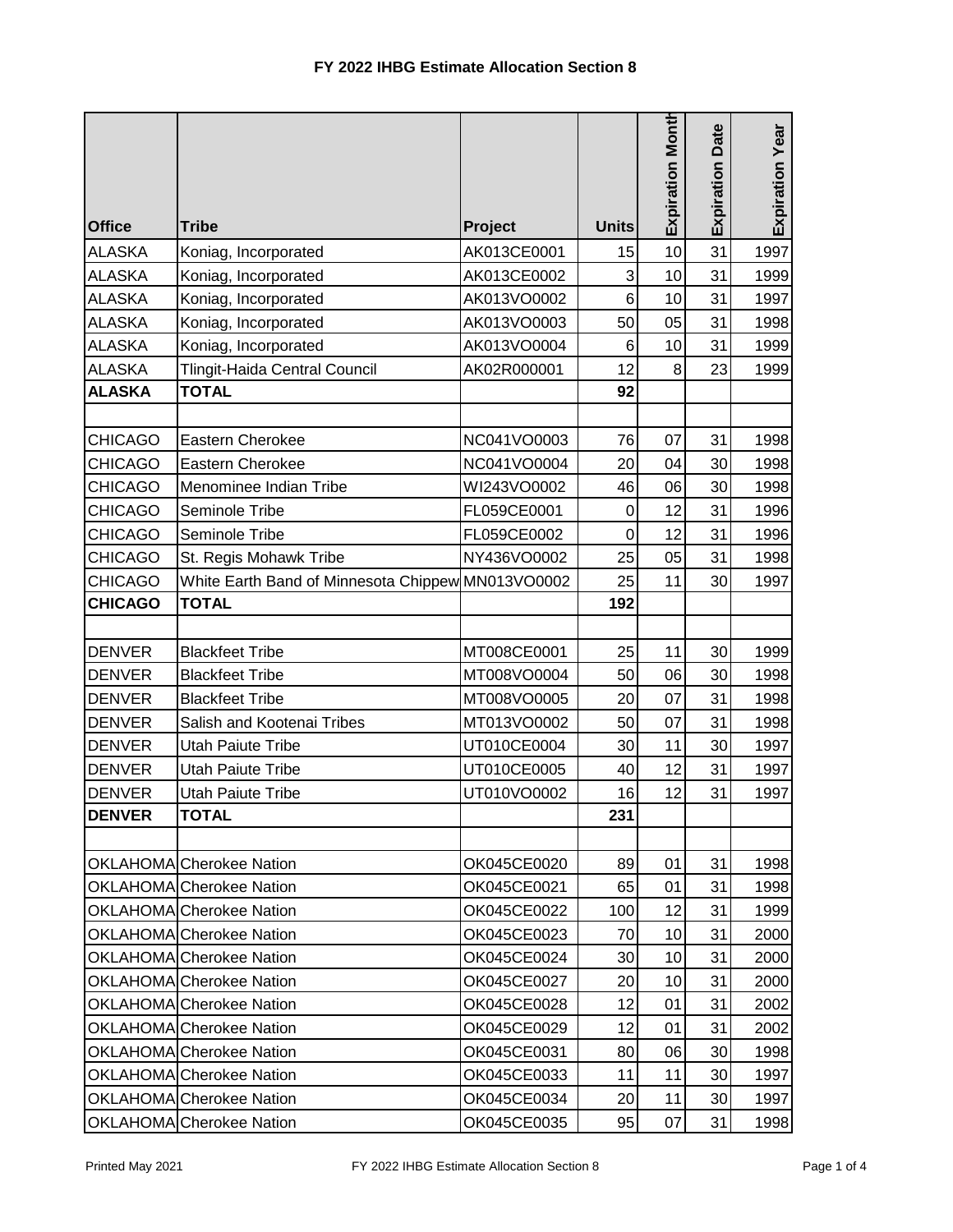|                    |                                 |             |              |                         | Date       |                 |
|--------------------|---------------------------------|-------------|--------------|-------------------------|------------|-----------------|
| <b>Office</b>      | <b>Tribe</b>                    | Project     | <b>Units</b> | <b>Expiration Month</b> | Expiration | Expiration Year |
|                    | OKLAHOMA Cherokee Nation        | OK045CE0036 | 28           | 10                      | 31         | 1998            |
|                    | OKLAHOMA Cherokee Nation        | OK045CE0039 | 71           | 11                      | 30         | 1997            |
|                    | OKLAHOMA Cherokee Nation        | OK045CE0041 | 34           | 04                      | 30         | 1998            |
|                    | OKLAHOMA Cherokee Nation        | OK045CE0042 | 65           | 12                      | 31         | 1997            |
|                    | OKLAHOMA Cherokee Nation        | OK045CE0043 | 58           | 05                      | 31         | 1998            |
|                    | OKLAHOMA Cherokee Nation        | OK045CE0046 | 95           | 08                      | 31         | 1998            |
|                    | OKLAHOMA Cherokee Nation        | OK045CE0047 | 100          | 08                      | 31         | 1998            |
|                    | OKLAHOMA Cherokee Nation        | OK045VO0001 | 4            | 06                      | 30         | 1999            |
|                    | OKLAHOMA Cherokee Nation        | OK045VO0002 | 29           | 12                      | 31         | 1997            |
|                    | OKLAHOMA Cherokee Nation        | OK045VO0003 | 11           | 12                      | 31         | 1997            |
|                    | <b>OKLAHOMA</b> Cherokee Nation | OK045VO0004 | 6            | 08                      | 31         | 1998            |
|                    | OKLAHOMA Cherokee Nation        | OK045VO0005 | 37           | 03                      | 31         | 1998            |
|                    | OKLAHOMA Cherokee Nation        | OK045VO0005 | 9            | 08                      | 31         | 1998            |
|                    | OKLAHOMA Cherokee Nation        | OK045VO0006 | 35           | 09                      | 30         | 2000            |
|                    | OKLAHOMA Cherokee Nation        | OK045VO0007 | 35           | 08                      | 31         | 1998            |
|                    | OKLAHOMA Cherokee Nation        | OK045VO0007 | 42           | 09                      | 30         | 2000            |
|                    | OKLAHOMA Cherokee Nation        | OK045VO0009 | 6            | 11                      | 30         | 1997            |
|                    | OKLAHOMA Cherokee Nation        | OK045VO0010 | 6            | 11                      | 30         | 1997            |
|                    | OKLAHOMA Cherokee Nation        | OK045VO0011 | 48           | 06                      | 30         | 1998            |
|                    | OKLAHOMA Cherokee Nation        | OK045VO0012 | 14           | 10                      | 31         | 1998            |
|                    | OKLAHOMA Cherokee Nation        | OK045VO0013 | 5            | 10                      | 31         | 1998            |
|                    | OKLAHOMA Cherokee Nation        | OK045VO0014 | 46           | 12                      | 31         | 1999            |
|                    | OKLAHOMA Cherokee Nation        | OK045VO0015 | 10           | 12                      | 31         | 1999            |
|                    | OKLAHOMA Cherokee Nation        | OK045VO0016 | 13           | 12                      | 31         | 1999            |
|                    | OKLAHOMA Cherokee Nation        | OK045VO0018 | 30           | 08                      | 31         | 1998            |
|                    | OKLAHOMA Cherokee Nation        | OK045VO0048 | 30           | 10                      | 31         | 1998            |
| OKLAHOMA Chickasaw |                                 | OK047CE0021 | 12           | 01                      | 31         | 2002            |
| OKLAHOMA Chickasaw |                                 | OK047CE0022 | 12           | 01                      | 31         | 2002            |
| OKLAHOMA Chickasaw |                                 | OK047CE0023 | 21           | 01                      | 31         | 2003            |
| OKLAHOMA Chickasaw |                                 | OK047CE0026 | 20           | 12                      | 31         | 1997            |
| OKLAHOMA Chickasaw |                                 | OK047CE0031 | 5            | 11                      | 30         | 1997            |
| OKLAHOMA Chickasaw |                                 | OK047CE0033 | 82           | 10                      | 31         | 1997            |
| OKLAHOMA Chickasaw |                                 | OK047CE0034 | 48           | 06                      | 30         | 1998            |
| OKLAHOMA Chickasaw |                                 | OK047CE0035 | 129          | 08                      | 31         | 1998            |
| OKLAHOMA Chickasaw |                                 | OK047CE0036 | 15           | 08                      | 31         | 1998            |
| OKLAHOMA Chickasaw |                                 | OK047CE0037 | 40           | 12                      | 31         | 1997            |
| OKLAHOMA Chickasaw |                                 | OK047CE0039 | 4            | 08                      | 31         | 1998            |
| OKLAHOMA Chickasaw |                                 | OK047VO0008 | 7            | 12                      | 31         | 1997            |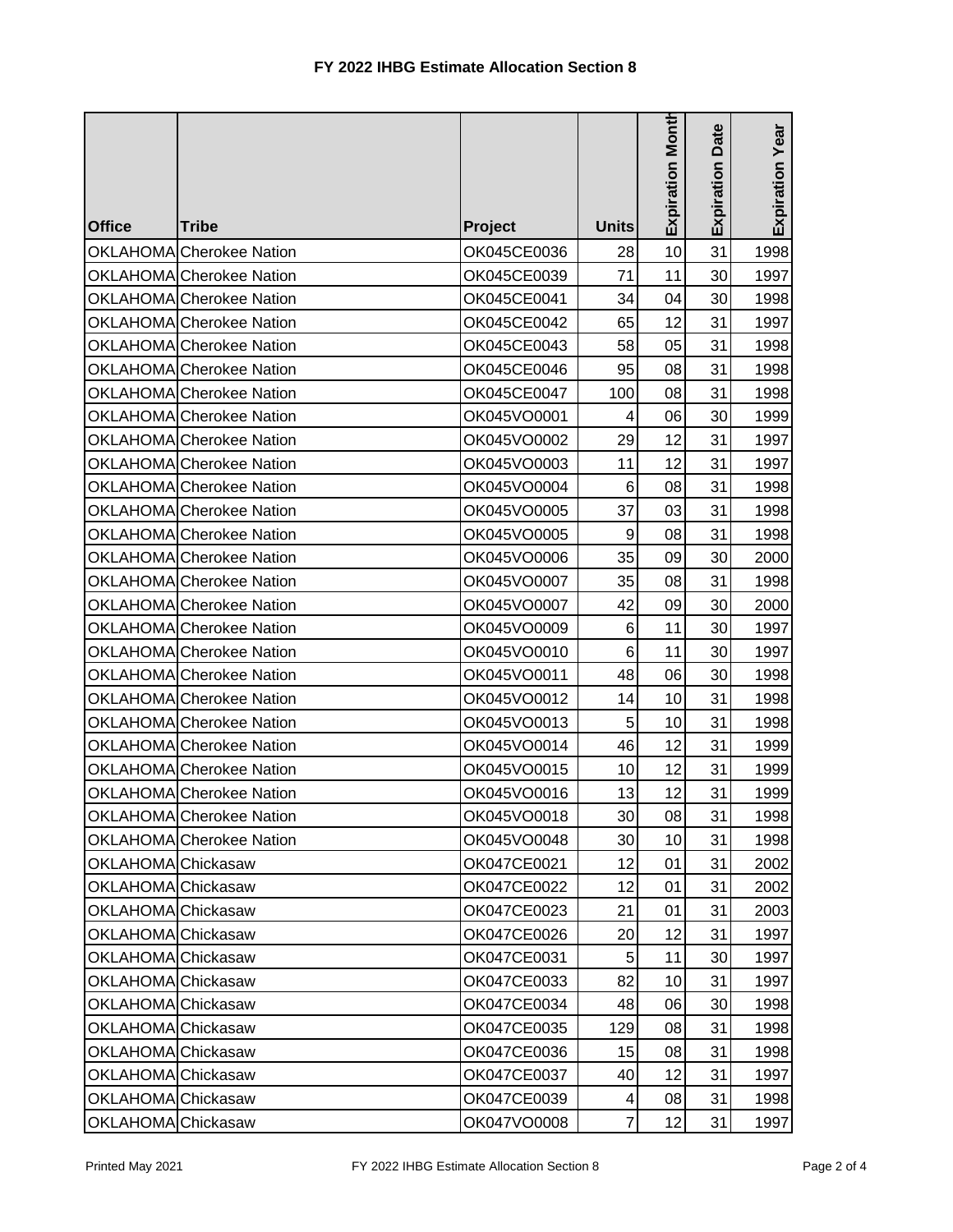| <b>Office</b>        | <b>Tribe</b>                        | Project     | <b>Units</b> | Expiration Month | <b>Expiration Date</b> | Expiration Year |
|----------------------|-------------------------------------|-------------|--------------|------------------|------------------------|-----------------|
| OKLAHOMA Chickasaw   |                                     | OK047VO0009 | 7            | 12               | 31                     | 1997            |
| OKLAHOMA Chickasaw   |                                     | OK047VO0010 | 6            | 12               | 31                     | 1997            |
| OKLAHOMA Chickasaw   |                                     | OK047VO0011 | 20           | 02               | 28                     | 1998            |
| OKLAHOMA Chickasaw   |                                     | OK047VO0012 | 5            | 11               | 30                     | 1997            |
| OKLAHOMA Chickasaw   |                                     | OK047VO0013 | 4            | 11               | 30                     | 1997            |
| OKLAHOMA Chickasaw   |                                     | OK047VO0014 | 4            | 11               | 30                     | 1997            |
| OKLAHOMA Chickasaw   |                                     | OK047VO0015 | 3            | 11               | 30                     | 1997            |
| OKLAHOMA Chickasaw   |                                     | OK047VO0016 | 5            | 11               | 30                     | 1997            |
| OKLAHOMA Chickasaw   |                                     | OK047VO0017 | 63           | 06               | 30                     | 1998            |
| OKLAHOMA Chickasaw   |                                     | OK047VO0018 | 60           | 06               | 30                     | 1998            |
|                      | OKLAHOMA Choctaw Nation             | OK049CE0006 | 25           | 08               | 31                     | 1998            |
|                      | OKLAHOMA Choctaw Nation             | OK049CE0009 | 14           | 02               | 28                     | 2002            |
|                      | OKLAHOMA Choctaw Nation             | OK049CE0010 | 10           | 02               | 28                     | 2002            |
|                      | <b>OKLAHOMA</b> Choctaw Nation      | OK049CE0011 | 96           | 11               | 30                     | 1997            |
|                      | <b>OKLAHOMA</b> Choctaw Nation      | OK049CE0012 | 168          | 09               | 30                     | 1998            |
|                      | <b>OKLAHOMA</b> Choctaw Nation      | OK049V00010 | 61           | 06               | 30                     | 1998            |
|                      | <b>OKLAHOMA</b> Choctaw Nation      | OK049VO0006 | 10           | 11               | 30                     | 1997            |
|                      | <b>OKLAHOMA</b> Choctaw Nation      | OK049VO0007 | 20           | 11               | 30                     | 1997            |
|                      | OKLAHOMA Choctaw Nation             | OK049VO0008 | 10           | 11               | 30                     | 1997            |
|                      | <b>OKLAHOMA</b> Choctaw Nation      | OK049VO0009 | 25           | 02               | 28                     | 1998            |
|                      | OKLAHOMA Peoria Tribe               | OK143CE0003 | 20           | 09               | 30                     | 1998            |
|                      | OKLAHOMA Peoria Tribe               | OK143CE0004 | 30           | 09               | 30                     | 1998            |
|                      | OKLAHOMA Peoria Tribe               | OK143VO0001 | 10           | 06               | 30                     | 1998            |
|                      | <b>OKLAHOMA</b> Seminole Nation     | OK093CE0002 | 150          | 09               | 30                     | 1998            |
| <b>OKLAHOMATOTAL</b> |                                     |             | 2,692        |                  |                        |                 |
|                      |                                     |             |              |                  |                        |                 |
| <b>PHOENIX</b>       | Karuk                               | CA134VO0001 | 12           | 08               | 31                     | 1997            |
| <b>PHOENIX</b>       | Navajo Nation                       | AZ012VO0003 | 9            | 02               | 28                     | 1997            |
| <b>PHOENIX</b>       | Navajo Nation                       | AZ012VO0006 | 50           | 08               | 31                     | 1998            |
| <b>PHOENIX</b>       | Navajo Nation                       | AZ012VO0007 | 17           | 01               | 31                     | 2000            |
| <b>PHOENIX</b>       | <b>TOTAL</b>                        |             | 88           |                  |                        |                 |
|                      |                                     |             |              |                  |                        |                 |
| <b>SEATTLE</b>       | <b>Coos Bay Confederated Tribes</b> | OR036VO0001 | 30           | 09               | 30                     | 1998            |
| <b>SEATTLE</b>       | Coquille Indian Tribe               | OR038CE0001 | 19           | 02               | 28                     | 1999            |
| <b>SEATTLE</b>       | Klamath Indian Tribe                | OR037CE0001 | 50           | 03               | 31                     | 1998            |
| <b>SEATTLE</b>       | Sauk-Suiattle Indian Tribe          | WA062VO0005 | 24           | 07               | 31                     | 1998            |
| <b>SEATTLE</b>       | <b>Siletz Confederated Tribes</b>   | OR035CE0001 | 25           | 11               | 30                     | 1999            |
| <b>SEATTLE</b>       | <b>Siletz Confederated Tribes</b>   | OR035VO0001 | 25           | 12               | 31                     | 1997            |